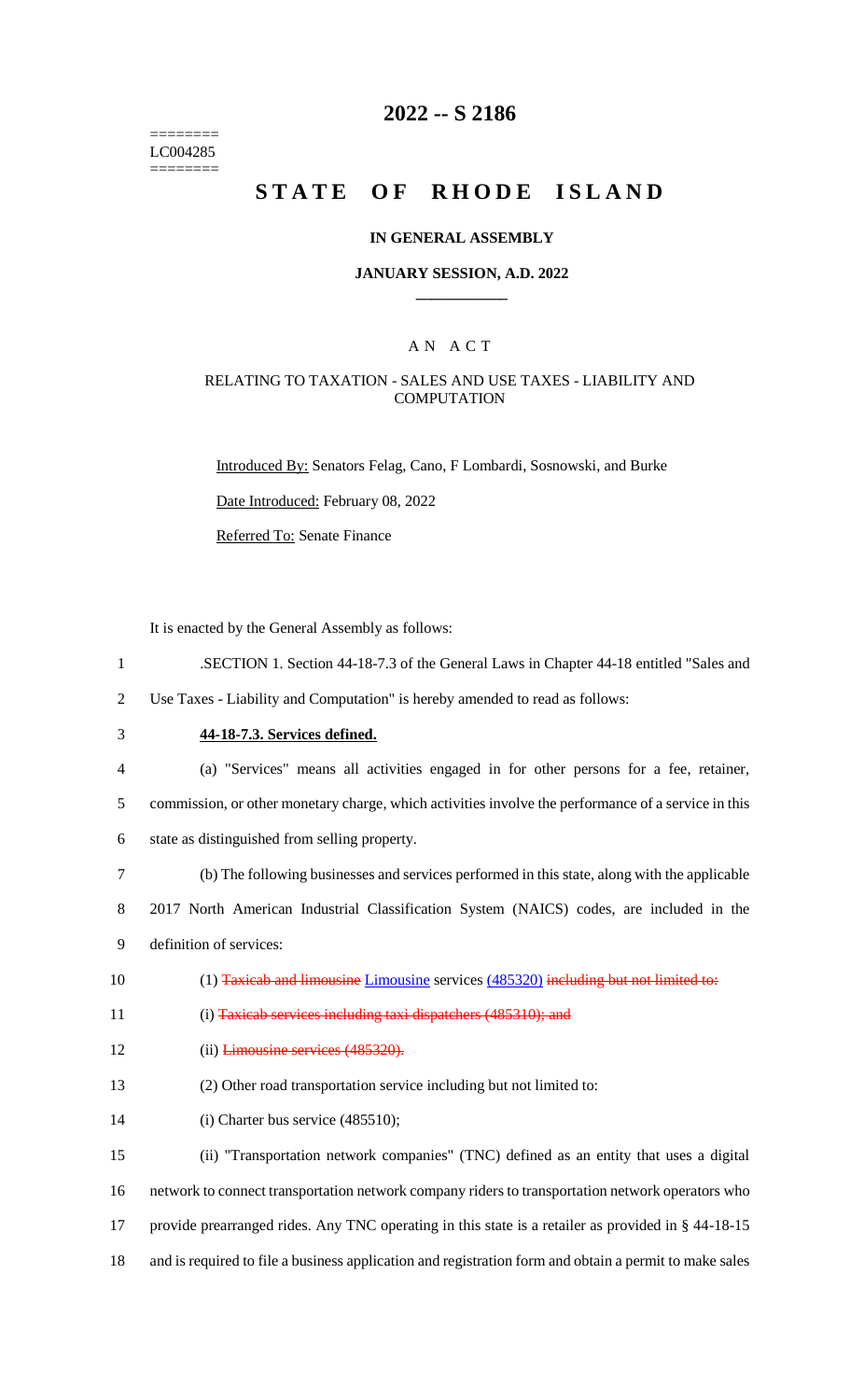- at retail with the tax administrator, to charge, collect, and remit Rhode Island sales and use tax; and
- 

(iii) All other transit and ground passenger transportation (485999).

(3) Pet care services (812910) except veterinary and testing laboratories services.

 (4)(i) "Room reseller" or "reseller" means any person, except a tour operator as defined in § 42-63.1-2, having any right, permission, license, or other authority from or through a hotel as defined in § 42-63.1-2, to reserve, or arrange the transfer of occupancy of, accommodations the reservation or transfer of which is subject to this chapter, such that the occupant pays all or a portion of the rental and other fees to the room reseller or reseller. Room reseller or reseller shall include, but not be limited to, sellers of travel packages as defined in this section. Notwithstanding the provisions of any other law, where said reservation or transfer of occupancy is done using a room reseller or reseller, the application of the sales and use tax under §§ 44-18-18 and 44-18-20, and the hotel tax under § 44-18-36.1 shall be as follows: The room reseller or reseller is required to register with, and shall collect and pay to, the tax administrator the sales and use and hotel taxes, with said taxes being calculated upon the amount of rental and other fees paid by the occupant to the room reseller or reseller, less the amount of any rental and other fees paid by the room reseller or reseller to the hotel. The hotel shall collect and pay to the tax administrator said taxes upon the amount of rental and other fees paid to the hotel by the room reseller or reseller and/or the occupant. No assessment shall be made by the tax administrator against a hotel because of an incorrect remittance of the taxes under this chapter by a room reseller or reseller. No assessment shall be made by the tax administrator against a room reseller or reseller because of an incorrect remittance of the taxes under this chapter by a hotel. If the hotel has paid the taxes imposed under this chapter, the occupant and/or room reseller or reseller, as applicable, shall reimburse the hotel for said taxes. If the room reseller or reseller has paid said taxes, the occupant shall reimburse the room reseller or reseller for said taxes. Each hotel and room reseller or reseller shall add and collect, from the occupant or the room reseller or the reseller, the full amount of the taxes imposed on the rental and other fees. When added to the rental and other fees, the taxes shall be a debt owed by the occupant to the hotel or room reseller or reseller, as applicable, and shall be recoverable at law in the same manner as other debts. The amount of the taxes collected by the hotel and/or room reseller or reseller from the occupant under this chapter shall be stated and charged separately from the rental and other fees, and shall be shown separately on all records thereof, whether made at the time the transfer of occupancy occurs, or on any evidence of the transfer issued or used by the hotel or the room reseller or the reseller. A room reseller or reseller shall not be required to disclose to the occupant the amount of tax charged by the hotel; provided, however, the room reseller or reseller shall represent to the occupant that the separately stated taxes charged by the room reseller or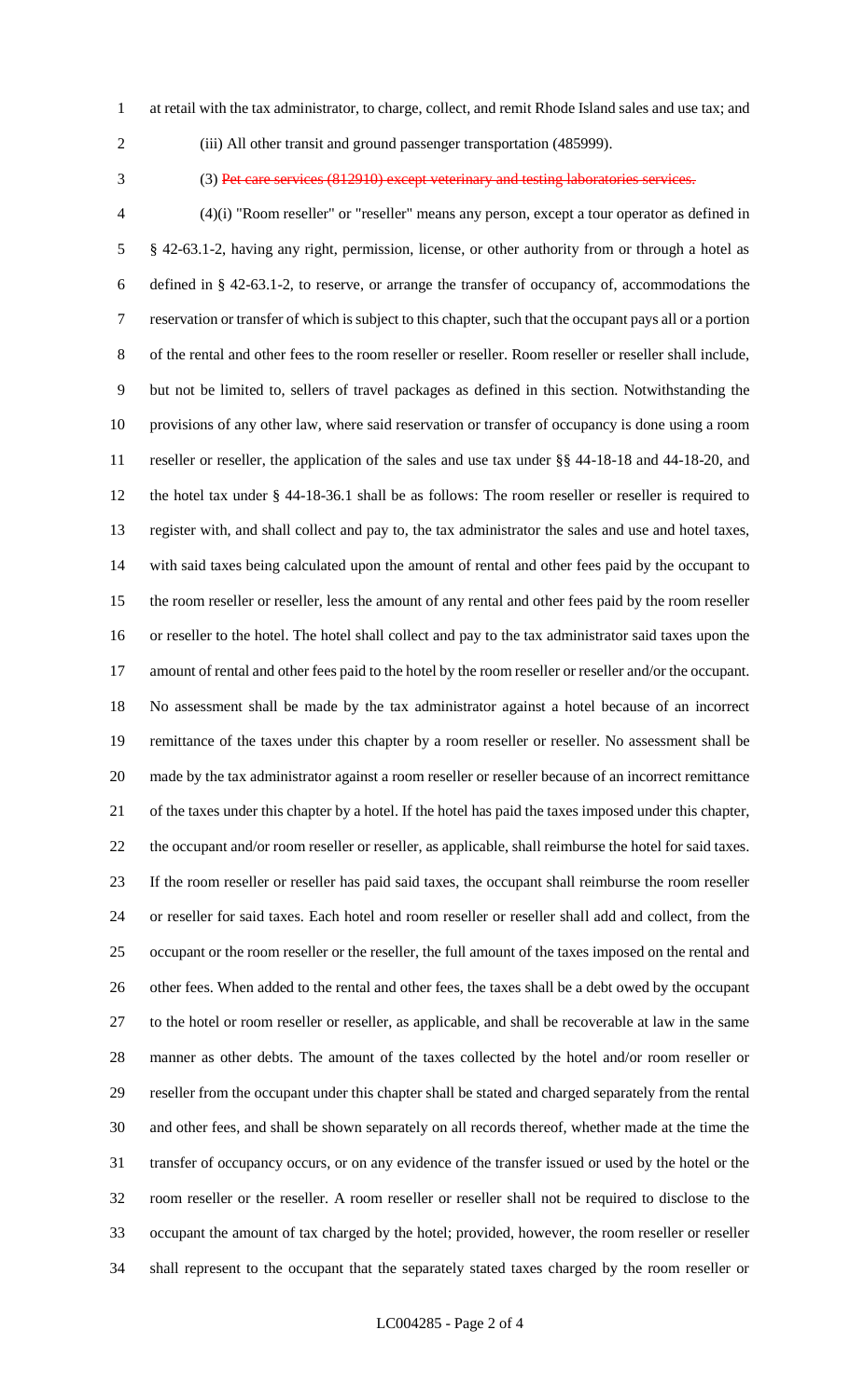reseller include taxes charged by the hotel. No person shall operate a hotel in this state, or act as a room reseller or reseller for any hotel in the state, unless the tax administrator has issued a permit pursuant to § 44-19-1.

 (ii) "Travel package" means a room, or rooms, bundled with one or more other, separate components of travel such as air transportation, car rental, or similar items, which travel package is charged to the customer or occupant for a single, retail price. When the room occupancy is bundled for a single consideration, with other property, services, amusement charges, or any other items, the separate sale of which would not otherwise be subject to tax under this chapter, the entire single consideration shall be treated as the rental or other fees for room occupancy subject to tax under this chapter; provided, however, that where the amount of the rental, or other fees for room occupancy is stated separately from the price of such other property, services, amusement charges, or other items, on any sales slip, invoice, receipt, or other statement given the occupant, and such rental and other fees are determined by the tax administrator to be reasonable in relation to the value of such other property, services, amusement charges, or other items, only such separately stated rental and other fees will be subject to tax under this chapter. The value of the transfer of any room, or rooms, bundled as part of a travel package may be determined by the tax administrator from the room reseller's and/or reseller's and/or hotel's books and records that are kept in the regular course of business.

(5) Investigation, Guard, and Armored Car Services (561611, 561612 & 561613).

 (c) All services as defined herein are required to file a business application and registration form and obtain a permit to make sales at retail with the tax administrator, to charge, collect, and remit Rhode Island sales and use tax.

 (d) The tax administrator is authorized to promulgate rules and regulations in accordance with the provisions of chapter 35 of title 42 to carry out the provisions, policies, and purposes of this chapter.

SECTION 2. This act shall take effect upon passage.

#### ======== LC004285 ========